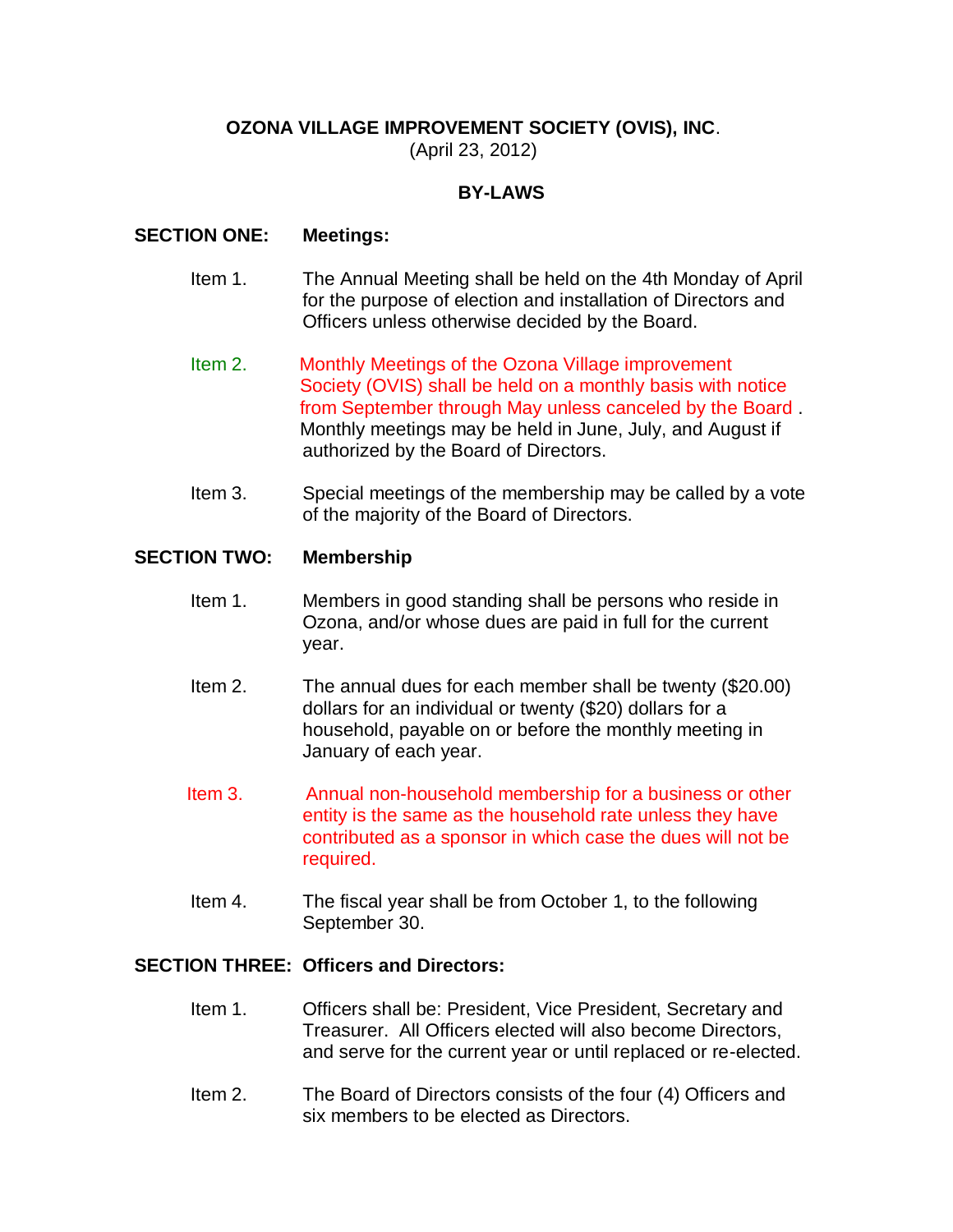- Item 3. Officers and Directors shall be nominated in March and elected by majority ballot at the April meeting. To be nominated for office a person must be a member in good standing and a resident of the State of Florida with domicile in Ozona.
- Item 4. All Officers and Directors shall serve without pay.
- Item 5. In the event any member of the Board shall for business or personal reasons resign from the Board, he or she shall be replaced by appointment by the Board of Directors.
- Item 6. Any member of the Board may be removed from office for sufficient cause by a majority vote of the membership at any regular or special meeting. He or she shall be replaced by appointment by the Board of Directors.
- Item 7. Committees shall be appointed by the President. The standing committees for OVIS are environmental, historic, Ozona Village Hall use and care, community affairs (public relations), membership and program. Each committee chairman or their designee may participate in Board meetings.
- item 8. All committees shall include one Board of Directors member designated as a liaison to the Board. All committees will elect a chairperson unless action is taken by the President or Board. The chairman will be charged with carrying out the committee's mission as charged by the Board of Directors, ensuring best practices in keeping with the bylaws, and keeping the Board of Directors timely informed as to the committee activity. The committee members must be approved by the Board of Directors. The committee's work will be at the direction of the Board of Directors.

## **SECTION FOUR: Conduct of Business**

- Item 1. Meetings are open to the public, but all business of the meeting shall be conducted only by members in good standing, and a majority vote of members present shall be sufficient.
- item 2. The Board of Directors may enter into executive session when topics of a confidential nature are discussed. A simple majority vote of the Board of Directors present is required to enter into executive session. During executive session only board of director members are allowed to be present excepting any person specifically invited by majority vote of the Board of Directors to participate in the executive session or a portion thereof.